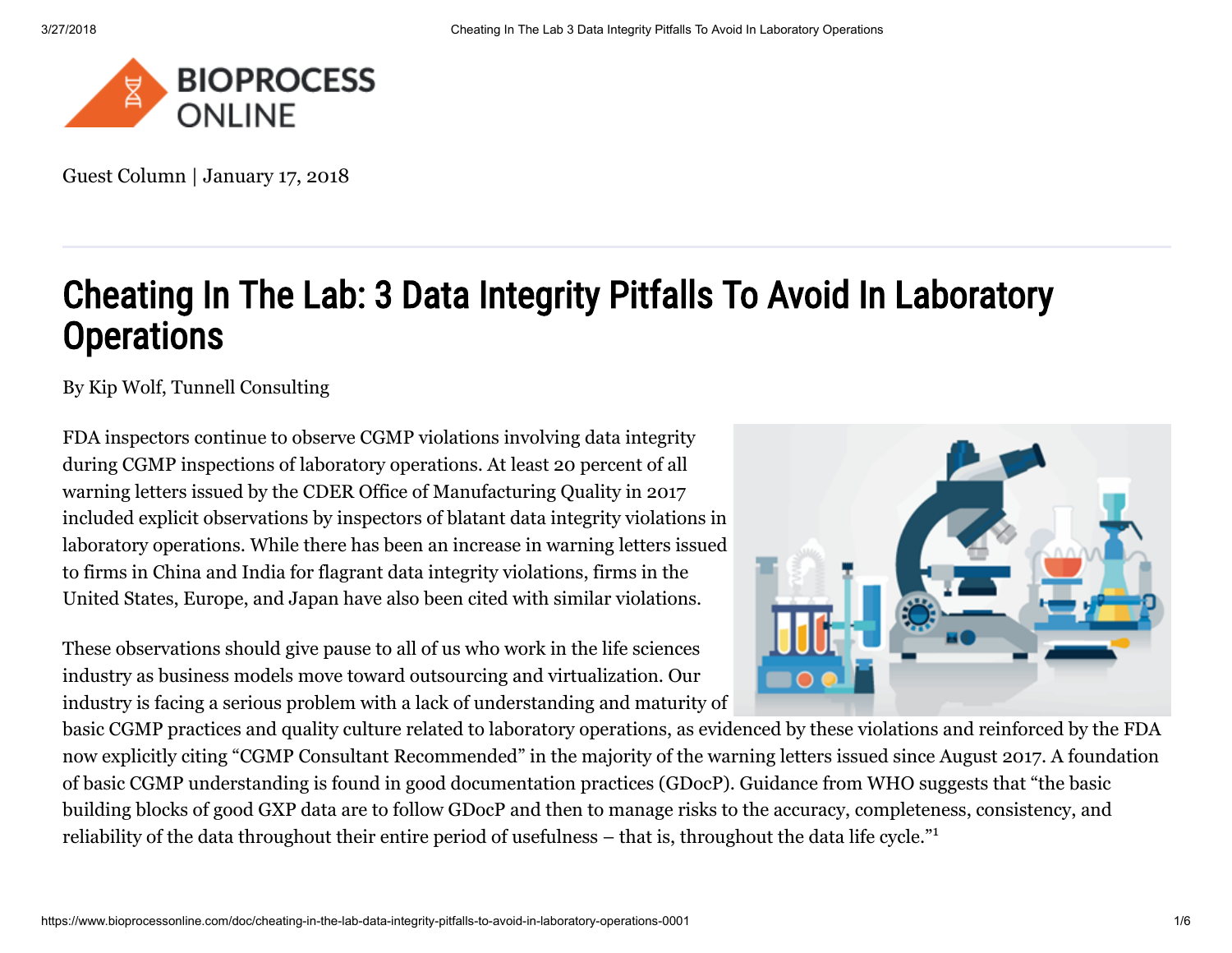It is incumbent upon us to enforce and reinforce basic CGMP and GDocP practices in our own laboratories and those of our suppliers through technical quality agreements, contractual obligations, and periodic audit and assessment of laboratory operations. While much can be accomplished through the legal and administrative diligence during contract negotiations, laboratory operations remains an area that must be observed to ensure compliance (i.e., audit and assessment). By auditing for these basic CGMP and GDocP practices, we may improve our probability of avoiding negative impact to product, patients, and the business continuity.

# Do Not Delete Or Manipulate Laboratory Data

A basic tenet of data integrity in laboratory operations is expressed in CGMP regulation, namely, that "laboratory records shall include complete data derived from all tests necessary to assure compliance with established specifications and standards".<sup>2</sup> Recent observations from FDA warning letters indicate that this basic tenet is still not being observed.

- "Our investigators observed […] deletion of at least six (b)(4) and (b)(4) tests in the audit trails for two instruments used to test sterile (b)(4). Your systems allowed operators to delete files." And "you identified a total of 25 deleted (b)(4) test results."<sup>3</sup>
- "The audit trail for these tests included the message, 'deleted result set,' but neither of these two incidents were recorded in the analytical packages for these batches of drug products, nor were they reviewed or investigated by the quality unit."<sup>4</sup>
- "Your analyst was unable to retrieve requested data, and explained that he deletes older data to make space for newly acquired data." 5

Performing in-person audits of laboratory operations is the most effective method of ensuring compliance in this area. Auditing for basic GDocP is of paramount importance, as this is a fundamental tenet of CGMP.

- "Our investigators found that you had deleted entire chromatographic sequences and individual injections from your stand-alone computers." 6
- "You stored original data in an 'unofficial' and uncontrolled electronic spreadsheet on a shared computer network drive. Your analyst stated that original data was first recorded in this 'unofficial' spreadsheet and transcribed later to an 'official' form. This spreadsheet showed failing results above the limits you established in your procedure, PCH 035 Visible Particle Determination in use prior to September 1, 2014." 7
- "Our investigator observed many copies of uncontrolled blank and partially-completed CGMP forms (e.g., environmental monitoring recordings, OOS forms, water testing sheets, and cleanroom entry and exit logs) without any accountability or oversight of your quality unit." 8
- "Our investigators found a large number of trash bags behind a building on your property. The trash bags contained torn original laboratory and production records, such as analytical test reports, (b)(4) water testing reports, and sample notebooks."<sup>9</sup>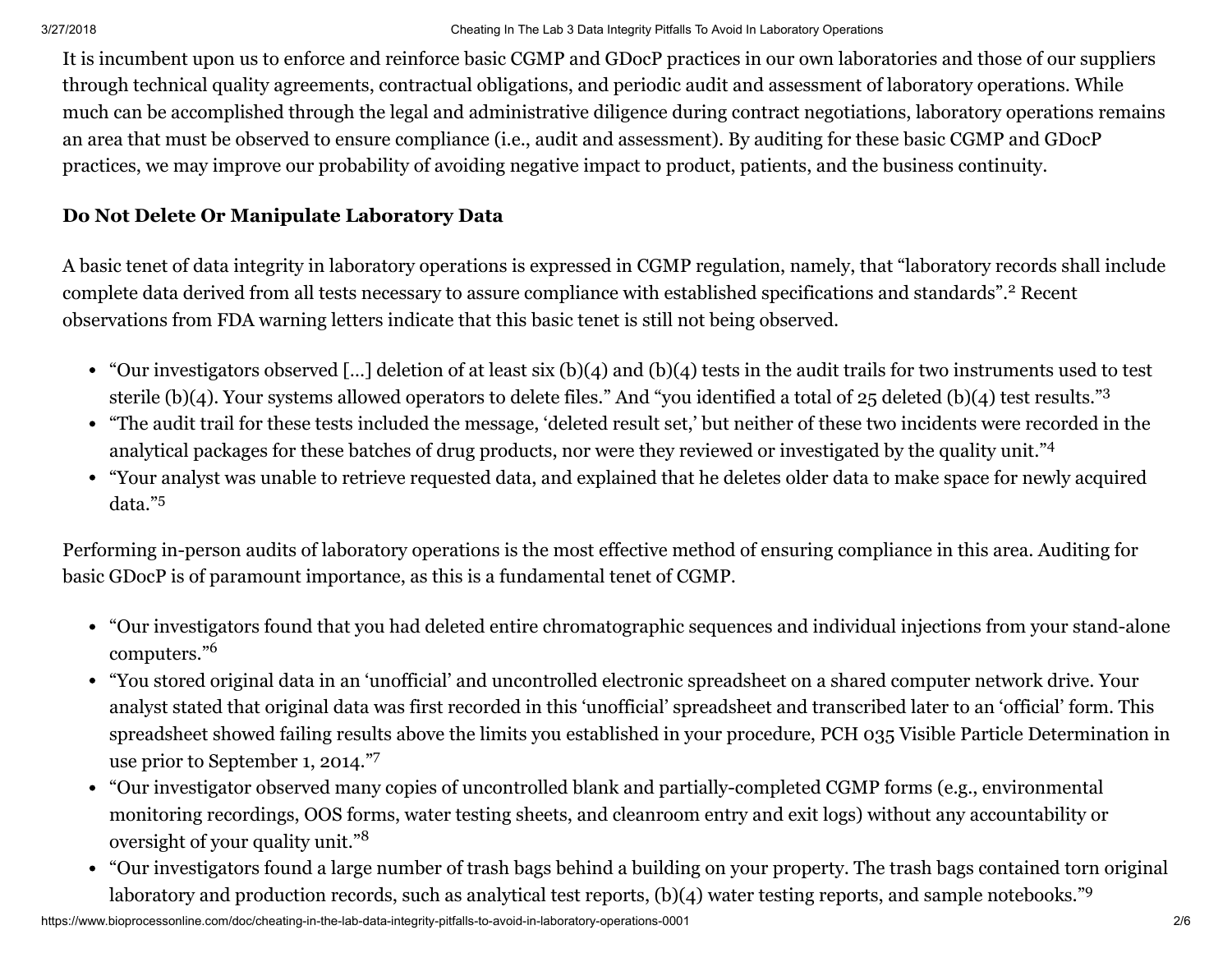- "Our investigator documented that your employees used paper shredders to destroy critical laboratory and production records without the appropriate controls and procedures. Shredded documents included high performance liquid chromatography (HPLC) chromatograms and a partially-completed OOS form." 10
- "Investigators observed torn, partially complete QA-signed calibration records in the trash and observed QA staff shredding documents without recording the identity or the reason for shredding the documents."<sup>11</sup>

### Do Not Conceal Undesirable Test Results

Manipulation of tests and/or test results to achieve desirable outcomes must be prevented by sufficient quality systems and control strategies, to include (but not limited to) validation, qualification, and training of personnel. Recent observations from FDA warning letters indicate that this basic tenet is still not being observed.

- "Our investigators found a recurring practice of retesting samples until acceptable results were obtained." 12
- "Your original data showed failing results, but data you reported showed passing results."<sup>13</sup>
- "The chromatogram was then manually rescaled, which hid the presence of this peak. Your laboratory set the integration parameters to omit this peak from integration."<sup>14</sup>
- "You permanently deleted the first five sample injections. You then renamed the last two injections and reported that they met specifications." 15
- "Your analyst told our investigator that it is laboratory practice to perform more injections than are required by the procedure, and then delete any undesirable result to ensure passing system suitability results."<sup>16</sup>
- "Your firm reported only the passing results from repeat analyses."<sup>17</sup>
- "None of the 19 chromatograms generated in the first sequence were maintained and available for review. Only the second set of chromatograms was maintained and relied upon in releasing lots."<sup>18</sup>
- "Without providing scientific justification, you repeated analyses until you obtained acceptable results." And, "You relied on these manipulated test results and incomplete records to support batch release decisions."<sup>19</sup>

# Understand And Review The Audit Trail

While the FDA is said to be reexamining 21 CFR "Part 11 as it applies to all FDA-regulated products,"<sup>20</sup> the compliant use of audit trails for computer-connected equipment in the laboratory remains an area of great importance, as it provides one means of evidence of compliance with GDocP and CGMP. Surprisingly, the audit trail remains an area of confusion; however, it may be simply understood as "a chronology of the 'who, what, when, and why' of a record."<sup>21</sup> For computer-connected laboratory equipment, it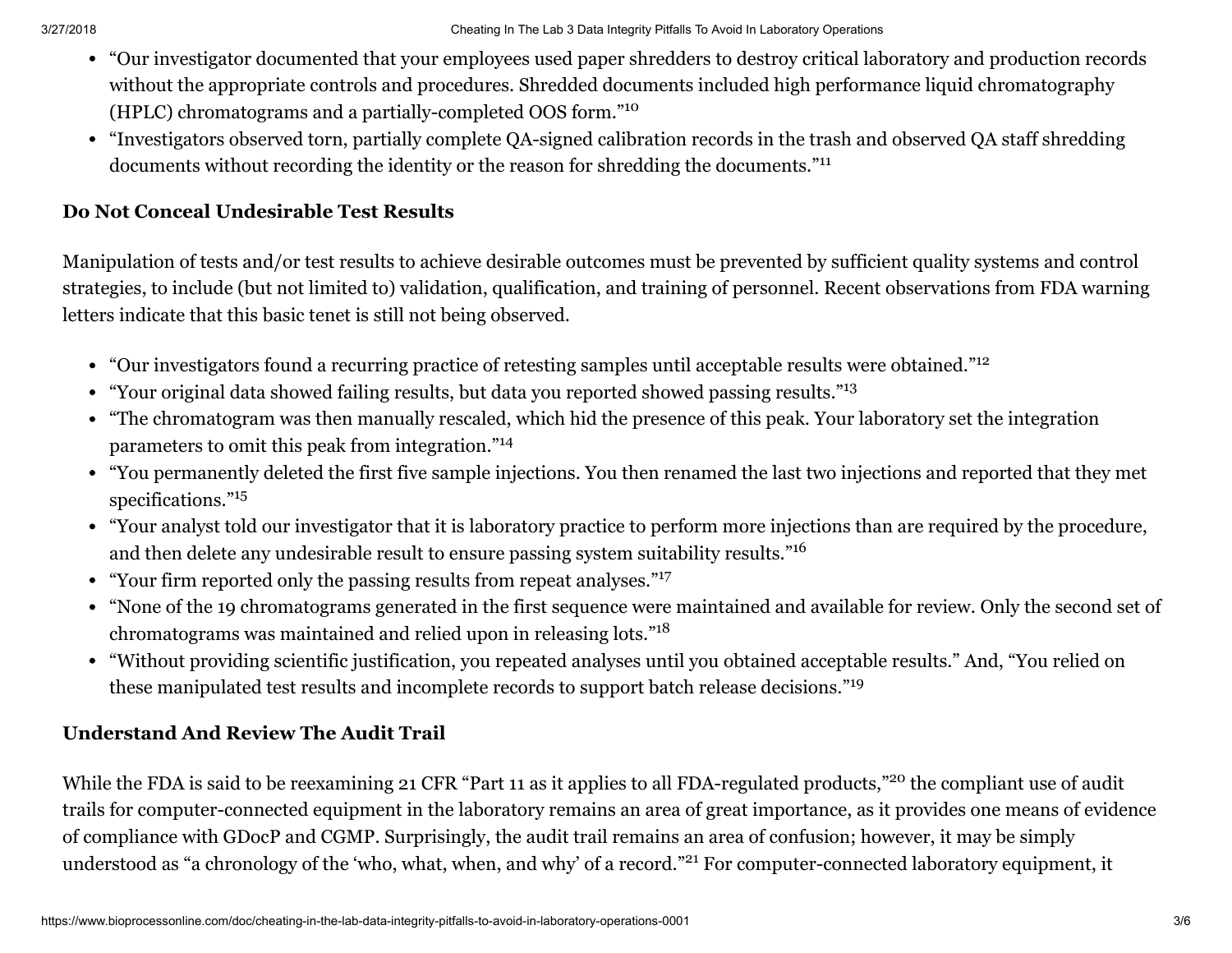"means a secure, computer-generated, time-stamped electronic record that allows for reconstruction of the course of events relating to the creation, modification, or deletion of an electronic record".<sup>22</sup> Recent observations from FDA warning letters indicate that this basic tenet is still not being observed.

- "Analysts manipulated and deleted audit trails." 23
- "An analyst deleted audit trails in your gas chromatography equipment #YQ-07-10 from September 15, 2015, through April 24, 2016, and permanently deleted audit trails from November 6 to 13, 2015. In addition, our investigator observed that your quality control manager and quality control deputy manager had full administrative rights on all of your computerized systems, which allows them to manipulate data and turn off audit trails."<sup>24</sup>
- "The audit trail showed that you performed this testing in duplicate."<sup>25</sup>
- "Our review of audit trail data revealed that your analysts manipulated the date/time settings on your high performance liquid chromatography (HPLC) systems. During the inspection your analysts admitted to setting the clock back and repeating analyses for undocumented reasons." 26
- "Our investigator observed that your Empower 3 system audit trail displayed many instances of a 'Project Integrity Failed' message, which indicates that injections were missing from the results of analytical testing. For example […] no chromatogram was rendered for the initial run of testing. The data package for this testing clearly shows that the initial run is missing, but your quality unit did not investigate the incident."<sup>27</sup>

Audit trail functionality is common among computer-connected laboratory equipment but must be enabled, configured, and managed appropriately. Sufficient qualification/validation must be performed to include procedures and operator training to ensure compliance with CGMP and GDocP in laboratory operations.

# Reinforce Basic CGMP And GDocP In The Laboratory

Whether in our own laboratories or those of our suppliers, we must demand a higher standard in establishing, enforcing, and reinforcing basic CGMP and GDocP. Auditing of laboratory operations remains a critical success factor.

- Do not delete or manipulate laboratory data.
- Do not conceal undesirable test results.
- Understand and review the audit trail.

Only by ensuring that these basic tenets are a component of our auditing and supplier management processes will we begin to see positive improvement in data integrity in laboratory operations and stop the cheating in the laboratory.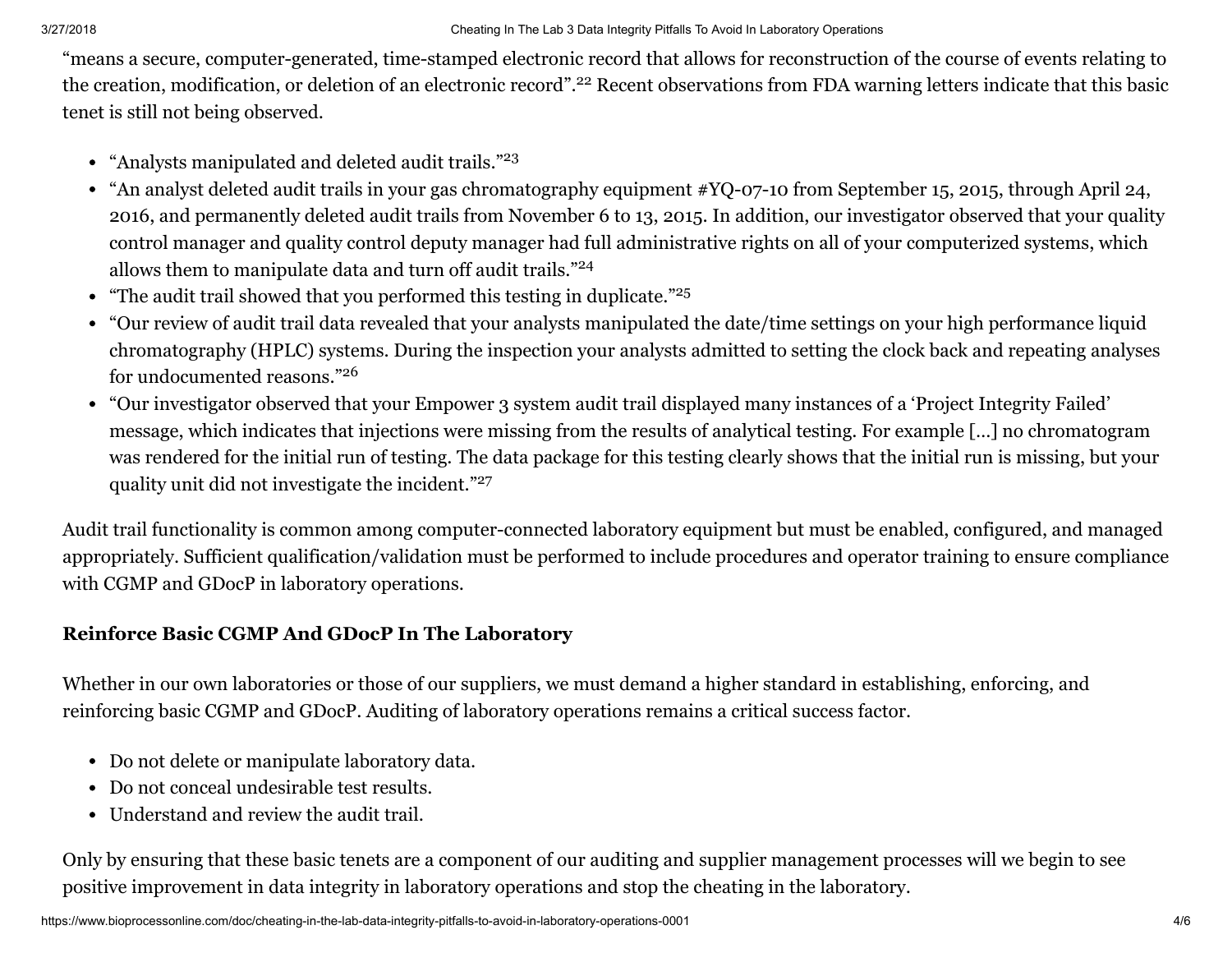*This article is part of a series that aims to discuss specific data integrity improvement opportunities within individual quality systems (e.g., document control, records management, materials management) with specific operational examples (e.g., master batch record design, efficient review of executed batch records, improved schedule adherence).*

#### References:

- 1. WHO Technical Report Series No. 996, 2016, Annex 5, p. 182
- 2. 21 CFR 211.194(a)
- 3. Warning Letter 320-17-29, USV Private Limited, India, March 10, 2017
- 4. Warning Letter 320-17-32, Mylan Pharmaceuticals, Inc., PA, April 3, 2017
- 5. Warning Letter 320-17-39, Shandong Analysis and Test Center, China, June 22, 2017
- 6. Warning Letter 320-17-24, Chongqing Pharma Research Institute Co., Ltd., China, February 14, 2017
- 7. Warning Letter 320-17-17, FACTA Farmaceutici S.p.A, Italy, January 13, 2017
- 8. Warning Letter 320-17-17, FACTA Farmaceutici S.p.A, Italy, January 13, 2017
- 9. Warning Letter 320-17-28, Badrivishal Chemicals & Pharmaceuticals, India, March 2, 2017
- 10. Warning Letter 320-17-17, FACTA Farmaceutici S.p.A, Italy, January 13, 2017
- 11. Warning Letter 320-17-26, Megafine Pharma (P) Ltd., India, February 24, 2017
- 12. Warning Letter 320-17-36, China Resources Zizhu Pharmaceutical Co., Ltd., China, April 24, 2017
- 13. Warning Letter 320-17-17, FACTA Farmaceutici S.p.A, Italy, January 13, 2017
- 14. Warning Letter 320-17-25, Jinan Jinda Pharmaceutical Chemistry Co., Ltd., China, February 24, 2017
- 15. Warning Letter 320-17-25, Jinan Jinda Pharmaceutical Chemistry Co., Ltd., China, February 24, 2017
- 16. Warning Letter 320-17-24, Chongqing Pharma Research Institute Co., Ltd., China, February 14, 2017
- 17. Warning Letter 320-17-36, China Resources Zizhu Pharmaceutical Co., Ltd., China, April 24, 2017
- 18. Warning Letter 320-17-15, Sato Yakuhin Kogyo Co., Ltd., Japan, January 6, 2017
- 19. Warning Letter 320-17-24, Chongqing Pharma Research Institute Co., Ltd., China, February 14, 2017
- 20. Data Integrity and Compliance with CGMP, FDA Draft Guidance for Industry, April 2016
- 21. Data Integrity and Compliance with CGMP, FDA Draft Guidance for Industry, April 2016
- 22. Data Integrity and Compliance with CGMP, FDA Draft Guidance for Industry, April 2016
- 23. Warning Letter 320-17-25, Jinan Jinda Pharmaceutical Chemistry Co., Ltd., China, February 24, 2017
- 24. Warning Letter 320-17-25, Jinan Jinda Pharmaceutical Chemistry Co., Ltd., China, February 24, 2017
- 25. Warning Letter 320-17-15, Sato Yakuhin Kogyo Co., Ltd., Japan, January 6, 2017
- 26. Warning Letter 320-17-36, China Resources Zizhu Pharmaceutical Co., Ltd., China, April 24, 2017